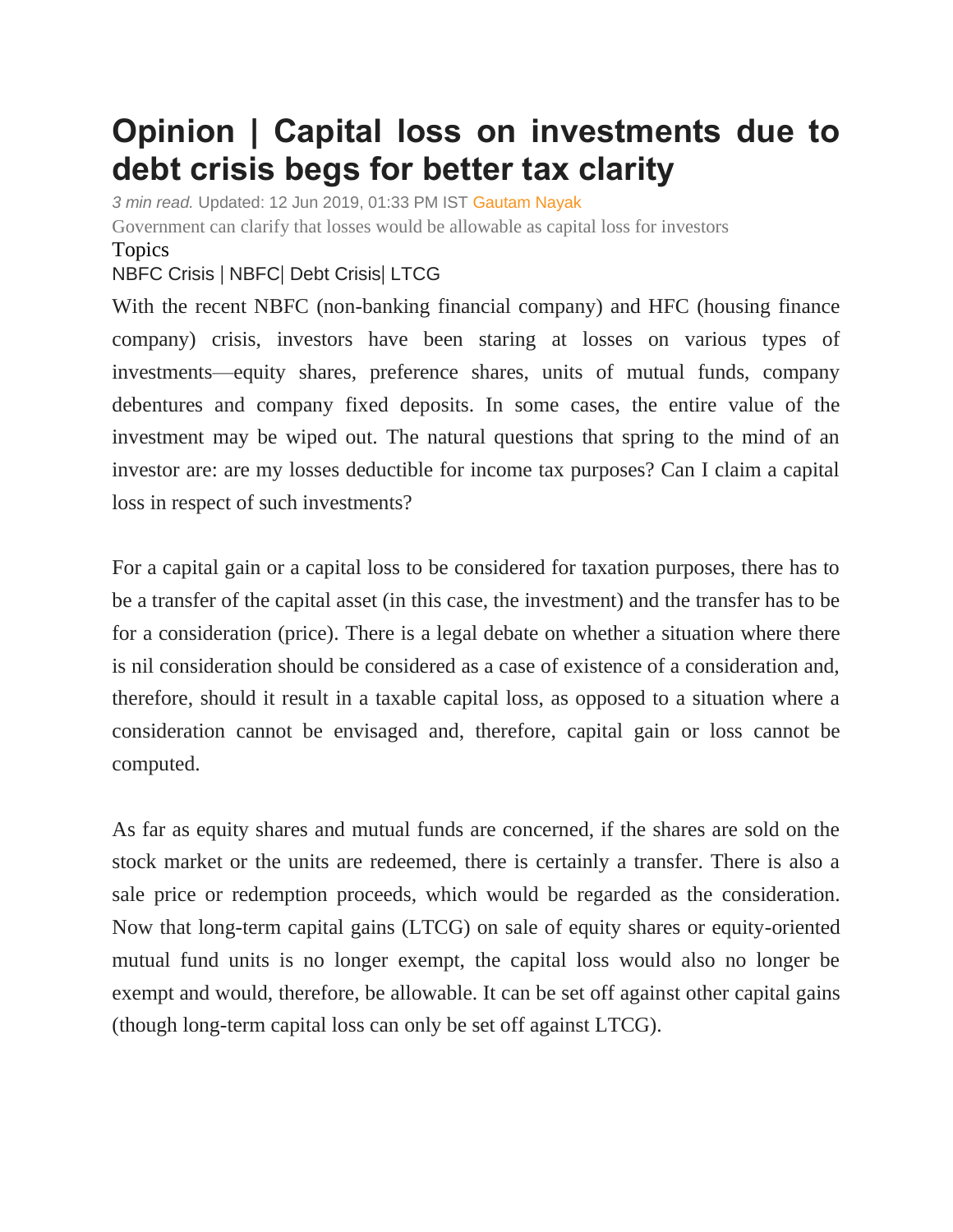Company deposits are at the other end of the taxation spectrum. In most cases, the depositor does not get back anything at all in cases of default, given the unsecured nature of such investment. Further, company deposits cannot be transferred for a price, unlike securities. Therefore, in the event of loss suffered on a company deposit, the investor cannot claim any capital loss at all for tax purposes, though he has lost a part of his capital.

Preference shares and debentures can also theoretically be sold, and if so, the capital loss would certainly be allowable. Practically, however, there may be no buyers for such instruments in cases where the company is likely to default on these instruments. In such situations, there could be various alternative situations. Firstly, the company may go into liquidation, with nothing being received by the investors. In rare cases, the debenture-holders may get back a part of their investments, either on such liquidation of the company, or on the security trustee stepping in and encashing the security.

In a situation where a debenture-holder or preference shareholder gets back a part of his investment and the instruments are cancelled, there would be both a transfer and a consideration, since maturity or redemption is regarded as a transfer. Therefore, the capital loss would be allowable.

Where the company goes into liquidation, the liquidation results in extinguishment of the debenture, regarded as a transfer. However, if no amount is paid to the debentureholder, the question is whether there is a consideration in such a case, which is nil, and, therefore, whether capital gains can be computed, and the capital loss can be allowed. The fact that there is a consideration, which is nil, does seem to be the better and fairer interpretation in this case and, therefore, capital loss should be allowable. As far as preference shares are concerned, there is a specific provision of the tax laws which provides that any receipt by a shareholder on liquidation of a company shall be chargeable to capital gains tax and regarded as consideration for the purpose of